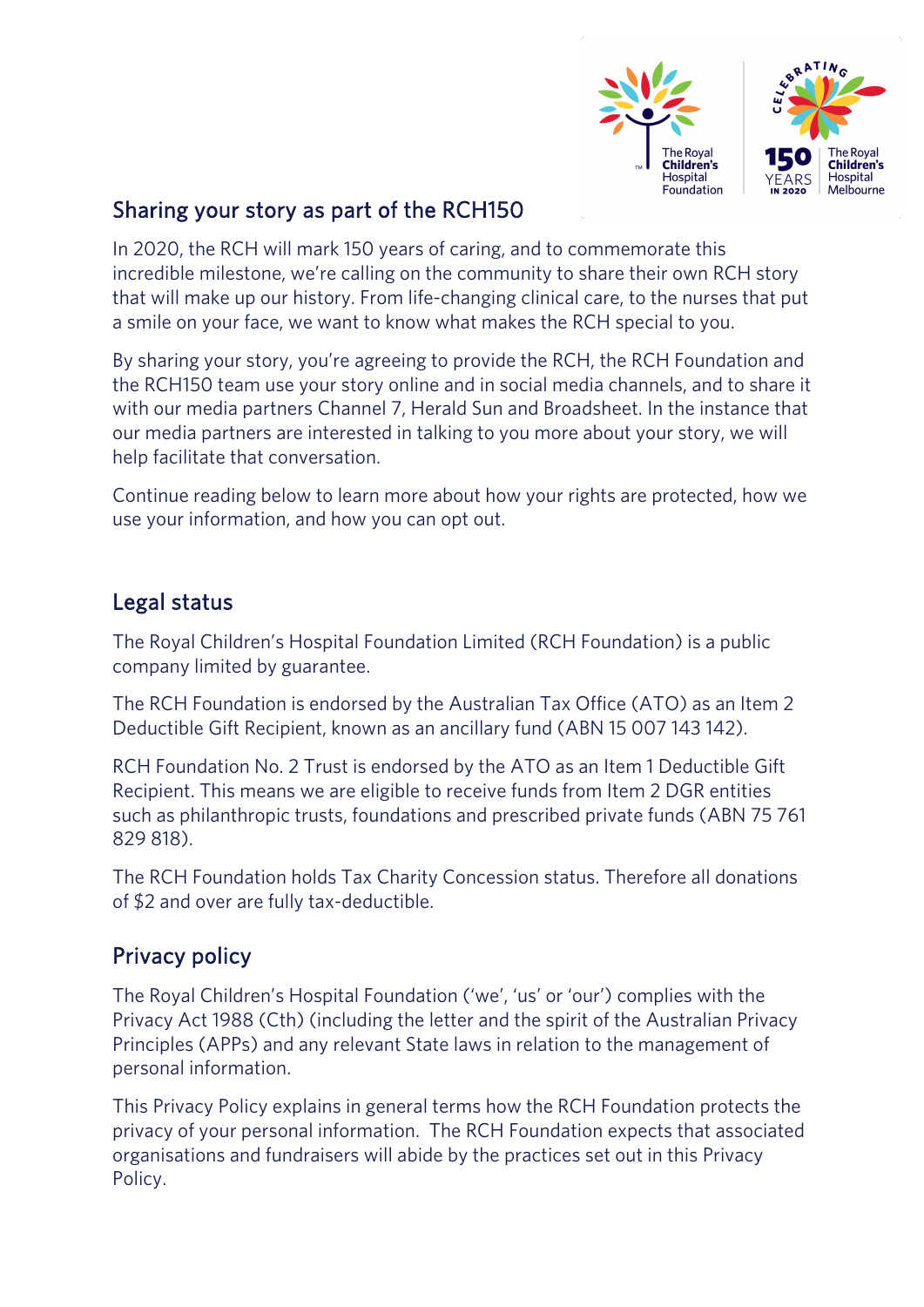

### How we collect and handle your personal information

Unless you provide it to us, we do not seek to collect personal information about you or your child's association with The Royal Children's Hospital, Melbourne (the hospital). When we do obtain names and contact details of potential donors from third parties, that information is not related to any contact that you or your child may have had with the hospital.

On occasions donors deliver their donations and associated personal information to the hospital. We are a related body corporate of the hospital and we handle donations instead of the hospital, so both entities interpret such a donation as intended for and given to us.

We do not obtain any health information from the hospital. On occasions donors give us information about a patient or former patient of the hospital or someone else who inspired their donation. While we value the sentiments involved, in accordance with APP 4.3 we will de-identify or delete the patient information (unless we separately have consent of the patient or former patient to its collection and retention, which we rarely seek).

Generally, the kinds of personal information that we collect includes the name, address, telephone numbers, e-mail address and contribution history of a donor, fundraiser or similar supporter. To the extent that we collect sensitive information for retention, such as health information, we only do so with the necessary consent (which may be the consent of a parent or guardian where applicable).

Our purpose for collecting personal information is to raise funds for the RCH. We use the information to enable us to send you information about research, education and fundraising events and activities. We may also use the information to contact you seeking financial support for the hospital or the RCH Foundation. From time to time we publicly acknowledge donors by name but will not name you if you request anonymity.

We will not disclose your personal details to an unrelated third party (other than a suitably contracted service provider) without your consent or as required by law.

Although the RCH Foundation works closely with the RCH, we will not disclose your personal information (including your donation history) to the hospital unless you give us your consent.

Occasionally we allow like-minded organisations to contact you with information that may be of interest. They allow us to do the same so we can reach more people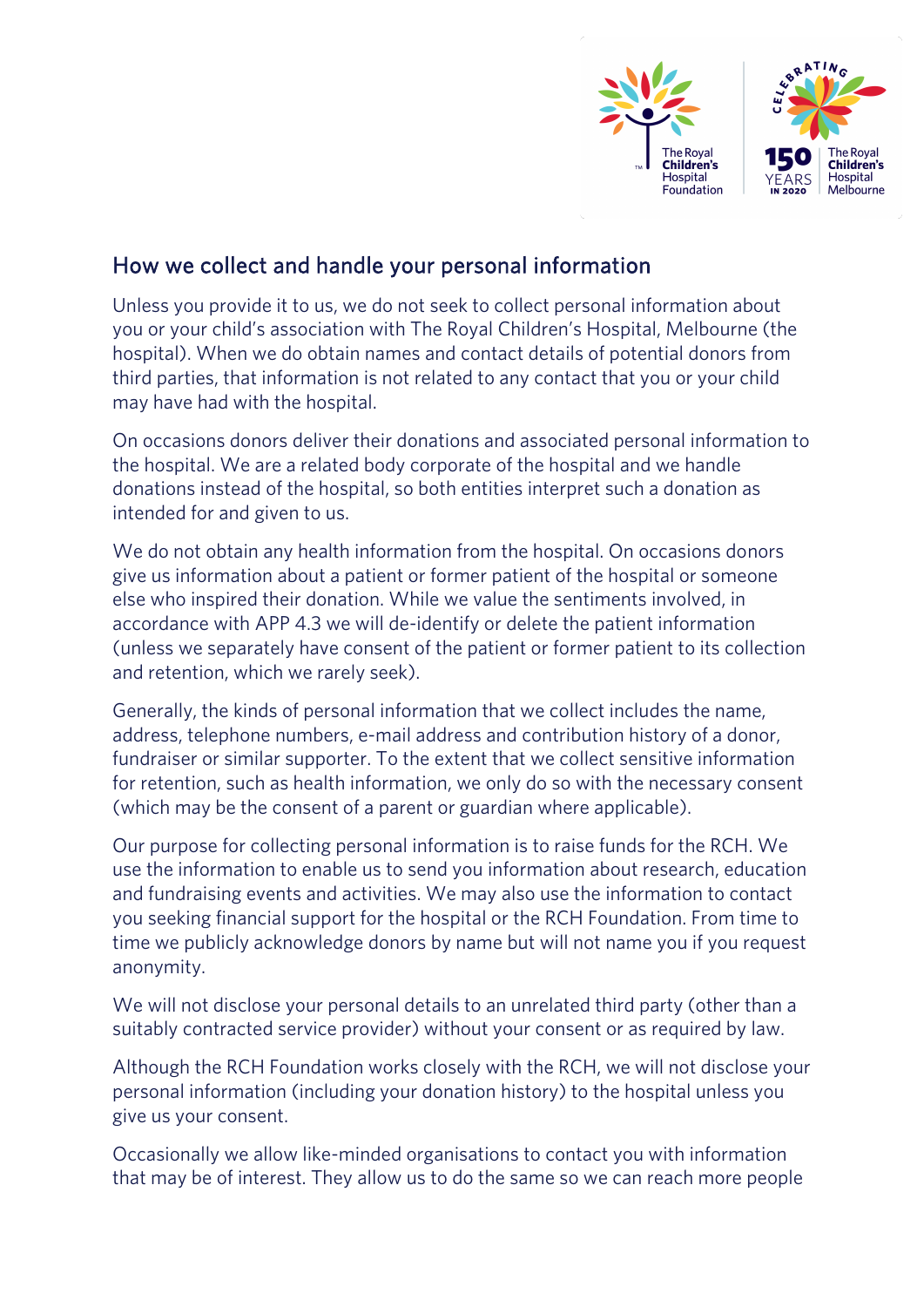

with vital information. Please contact the RCH

Foundation by sending an email to rch.foundation@rch.org.au or by contacting us if you do not want us to share your information.

#### Security of your personal information

We have typical business processes in place to reasonably protect the security of your personal information, including physical, electronic, and managerial procedures to safeguard and secure the information we collect online. Only authorised staff can access your personal information.

The computer system used by the RCH Foundation is located on-site at The Royal Children's Hospital in a physically and electronically secure environment. Data is also kept on a software system and database provided under contract by an external commercial organisation. RCH Foundation believes that the contractor is bound, either by law or by contract, with the Australian Privacy Principles. It is possible as part of the contractor's operating systems that personal information is stored on servers in foreign jurisdictions from time to time (which are not practicable to specify in this document), however all personnel of the contractor are obliged to comply with the contractor's privacy practices.

#### Gaining access to the information we hold about you

The RCH Foundation will, upon request, provide you with information that we hold about you, unless there is an exception which applies under relevant privacy laws. Access can only be denied in certain circumstances.

You can contact us to request access to the personal information we hold about you or change your contact details by sending an email to rch.foundation@rch.org.au or by contacting us.

Unless there is an exception which applies under privacy laws we will provide you with a photocopy and/or printout of the information held by us within 14 days. No charge will be made for this service.

#### Keeping your personal information up to date

We take reasonable steps to ensure that your personal information is accurate, complete and up-to-date whenever we collect or use it. If you find that the personal information we hold about you is inaccurate, incomplete or out-of-date, please contact us immediately and we will take steps to correct the information.